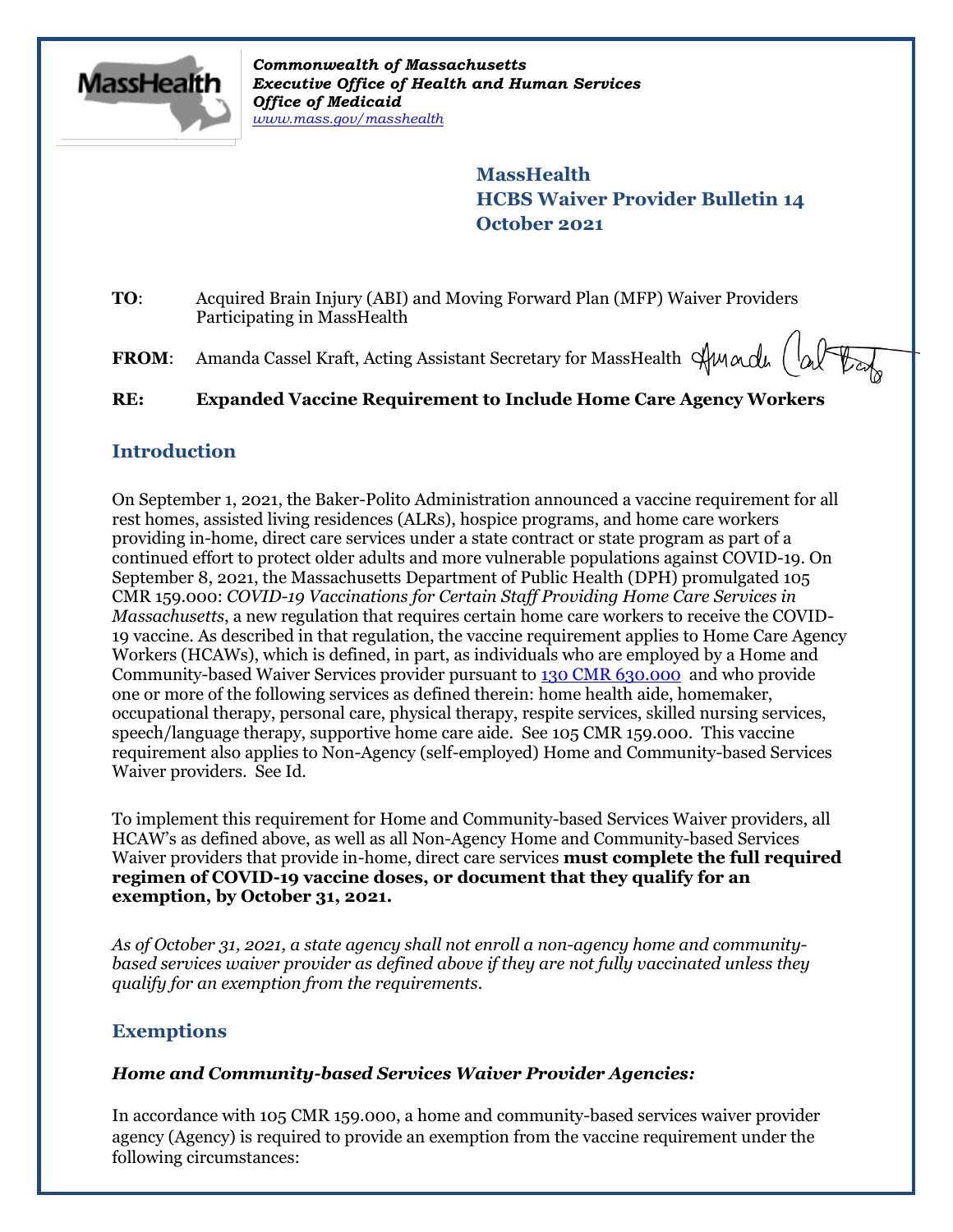**MassHealth HCBS Waiver Provider Bulletin 14 October 2021 Page 2 of 3**

- If the vaccine is medically contraindicated, meaning that administration of a COVID-19 vaccine to that individual would likely be detrimental to the individual's health, and the individual can provide documentation demonstrating their need for this exemption, and the individual is able to perform their essential job functions with a reasonable accommodation that is not an undue burden on the Agency; or
- If the individual objects to vaccination on the basis of a sincerely held religious belief and the individual can provide documentation demonstrating their sincerely held religious belief, and the individual is able to perform their essential job functions with a reasonable accommodation that is not an undue burden on the Agency.

#### *Non-Agency (Self-Employed) Home and Community-based Services Waiver Providers:*

In accordance with 105 CMR 159.000, non-agency (self-employed) home and community-based services waiver providers are exempt from the vaccine requirement under the following circumstances:

- If the vaccine is medically contraindicated, meaning that administration of a COVID-19 vaccine to that individual would likely be detrimental to the individual's health, and the individual can provide documentation demonstrating their need for this exemption; or
- If the individual objects to vaccination on the basis of a sincerely held religious belief, and the individual can provide documentation demonstrating their sincerely held religious belief.

# **Implementation**

The implementation of this requirement includes reporting, oversight, and enforcement as described below.

### *Agency Providers:*

- Every HCAW will be required to submit proof of completing the full required regimen of COVID-19 vaccine doses to the Agency or documentation that they qualify for an exemption no later than October 31, 2021.
- Appropriate documentation of a medical exemption must be issued by a licensed independent practitioner who has a practitioner/patient relationship with the individual and the documentation must support the finding that the COVID-19 vaccine is medically contraindicated, which means that the vaccine would likely be detrimental to the person's health.
- Agencies are required to collect and maintain proof of vaccination or exemption for all HCAWs the Agency employs directly or by contract.
- The Agency's COVID-19 HCAW vaccination documentation will be subject to audit by the relevant state agency with which the Agency contracts and/or has a provider agreement.
- Agencies found noncompliant through an audit will be subject to a financial penalty.